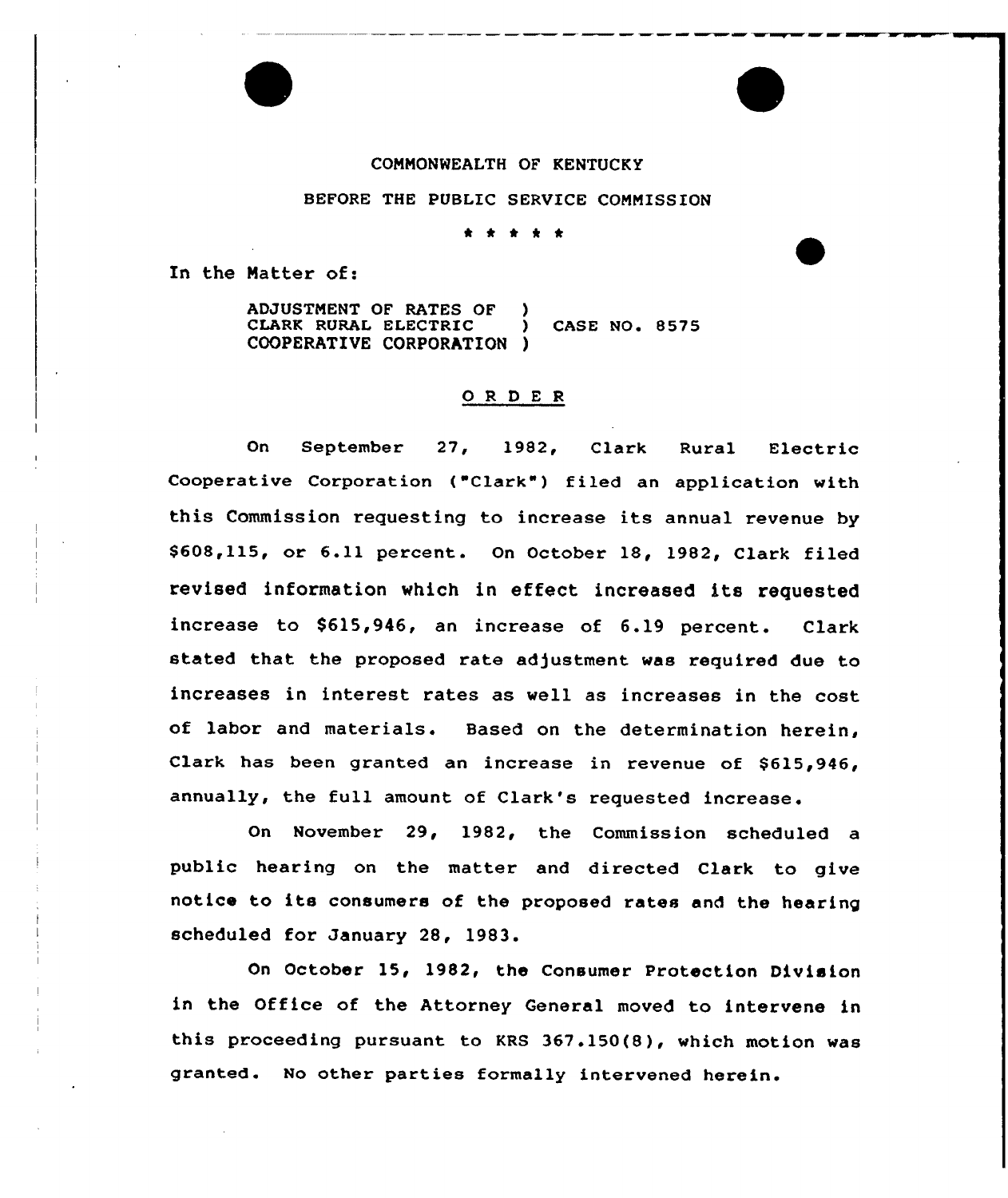#### CONMENTARY

Clark is a consumer-owned rural electric cooperative engaged in the distribution and sale of e1ectric energy to approximately 14,163 member-consumers in the Kentucky counties of Bourbon, Clark, Nadison, Powell, Bath, Menifee, Estill, Rowan, Fayette, Morgan, Wolf and Nontgomery. Clark obtains all of its power from East Kentucky power Cooperative, Inc., ("EKP").

### TEST PERIOD

Clark proposed and the Commission has accepted the 12-month period ending June 30, 1982, as the test period for determining the reasonableness of the proposed rates. In utilizing the historic test period, the Commission has given full consideration to appropriate known and measurable changes.

### VALUATION

### Net Investment

Clark proposed a net investment rate base of \$ 14,262,078. The Commission concurs with this proposal with the following exceptions:

Claxk proposed to adjust construction work in progress ("CWIP") to include the effects of the portion of the pro forma expense adjustments on CWIP. Furthermore, Clark proposed to reduce CWIP and increase plant in service to reflect items of plant transferred from CWIP to plant in service after the end of the test period. The assumptions made by Clark in its adjustments to CWIP were that

 $-2-$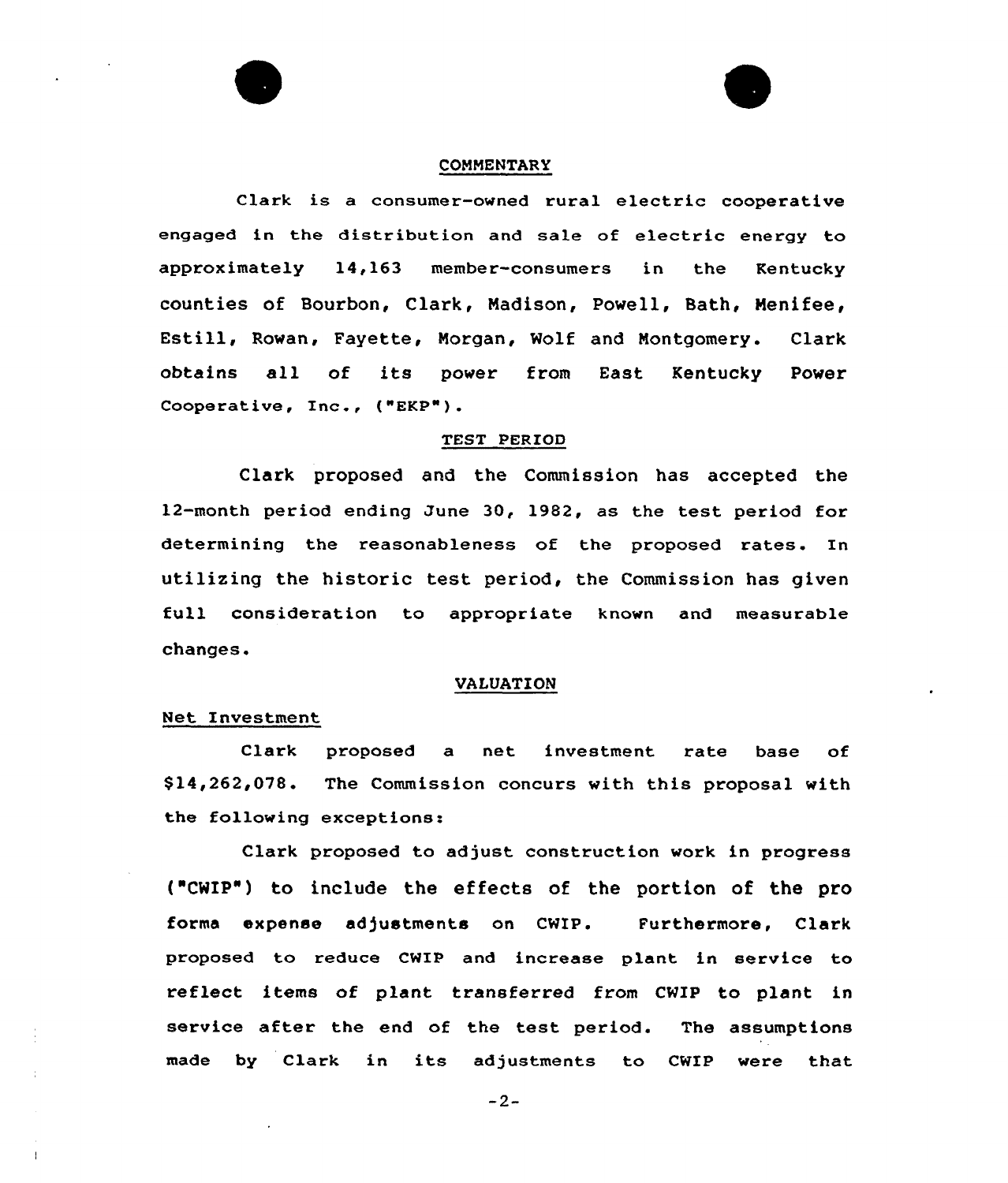construction costs would be 8ll6,225 greeter based on the increased level of wages and salaries, workers compensation, retirement insurance and FICA expenses charged to construction during the test year, and that certain items of plant which were completed during the test period but not recorded in plant in service until the month after the close of the test period should be included in plant in service.

The objective of the Commission in determining a test year-end rate base is to establish the value of Clark's investment in plant devoted to public use et the end of the test year. The level of investment is also representative of test period operations and the Commission does not make adjustments to reflect future operating conditions. Clark did not propose to adjust operating revenues and expenses associated with the addition of new facilities. Therefore, in accordance with past practice, the Commission hes allowed only the amount of CNXP reflected on the balance sheet at the end of the test period.

The Commission has adjusted accumulated depreciation to reflect the pro forms adjustment to depreciation expense found reasonable herein. Also, the provision for working capital has been increased to reflect the pro forms adjustments to operation and maintenance expenses allowed herein for rate-making purposes.

 $-3-$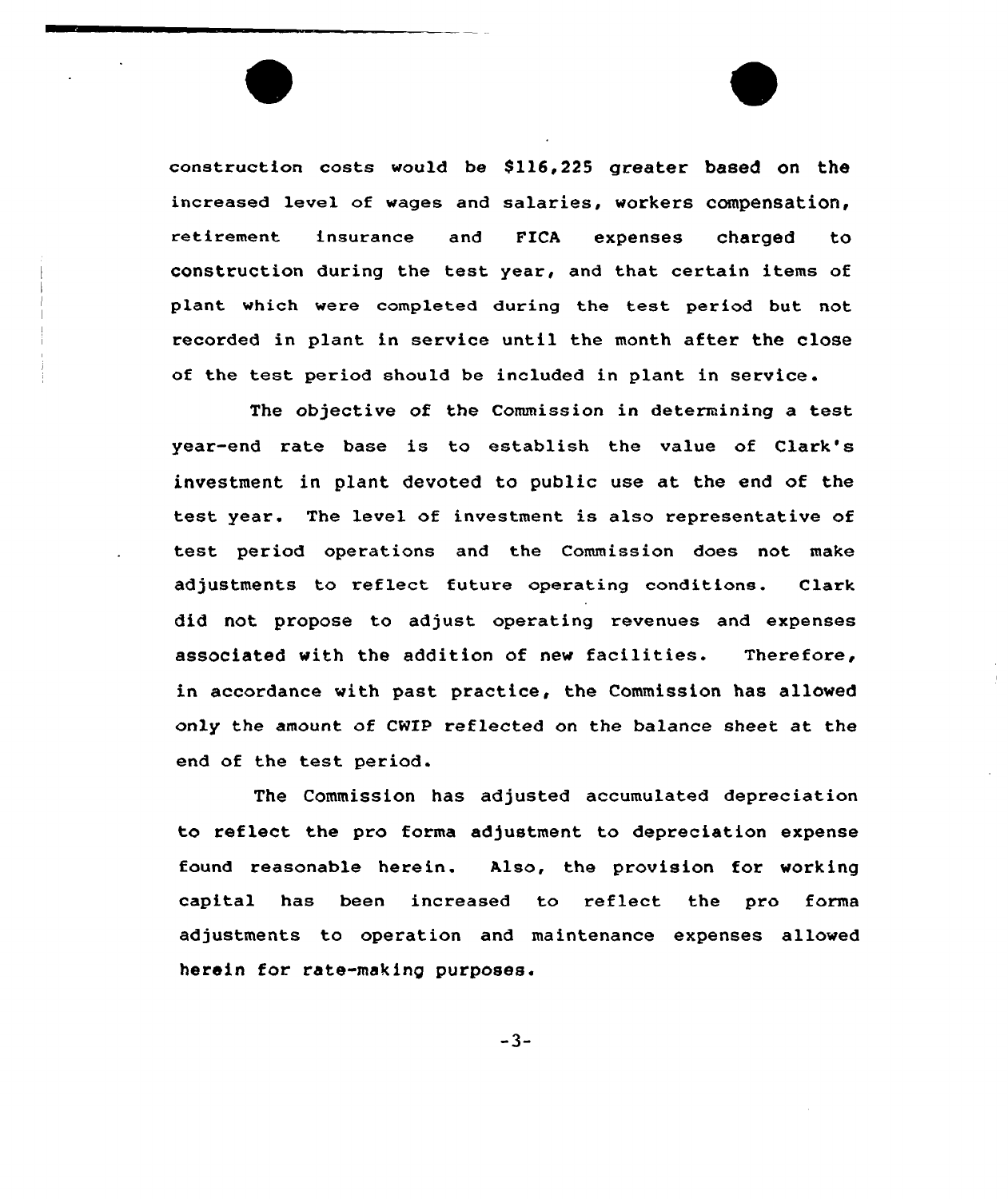

Based on the Commission's adjustments, Clark's net investment rate base for rate-making purposes is as follows:

#### Net Investment

| Utility Plant in Service                                                              | \$17,577,679                         |
|---------------------------------------------------------------------------------------|--------------------------------------|
| Construction Work in Progress                                                         | 150,215                              |
| Total Utility Plant                                                                   | \$17,727,894                         |
| Add:                                                                                  | Ş.                                   |
| Materials and Supplies                                                                | 146,513                              |
| Prepayments                                                                           | 17,143                               |
| Working Capital                                                                       | 217,350                              |
| Subtotal                                                                              | 381,006                              |
| Deduct:<br>Accumulated Depreciation<br>Customer Advances for Construction<br>Subtotal | \$3,910,796<br>48,310<br>\$3,959,106 |
| Net Investment                                                                        | \$14,149,794                         |

# Capital Structure

The Commission finds from the evidence of record that Clark's capital structure at the end of the test year was \$15,808,044 and consisted of \$3,831,855 in equity and \$ 11,976,189 in long term debt. In the determination of this capital structure, the Commission has excluded accumulated generation and transmission capital credit assignments in the amount of \$465,661.

### REVENUES AND EXPENSES

Clark proposed several adjustments to revenues and expenses to reflect more current and anticipated operating conditions. The Commission finds the proposed adjustments are generally proper and acceptable for rate-making purposes with the following modifications:

 $-4-$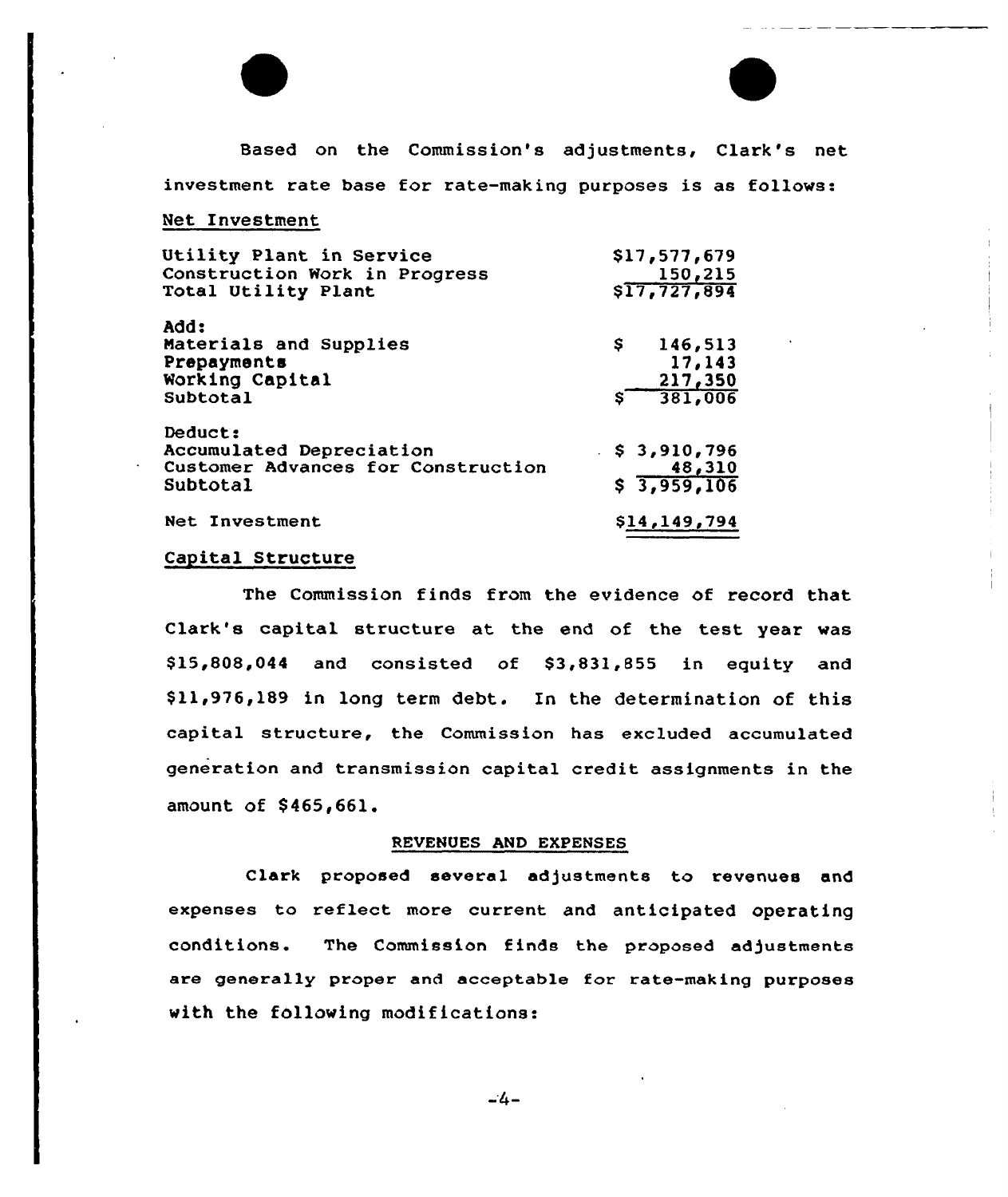### Fuel Adjustment Revenue and Expense

The Commission adjusted Clark's base rates in Case No. 8415-C to roll into the base rates the fuel cost of its wholesale power supplier. Furthermore, Clark has a provision in its fuel adjustment clause which allows total recovery of fuel costs. Therefore, the commission has adjusted revenue by \$ 637,810 and purchased power expense by \$637,878 to exclude the fuel revenue and cost actually incurred during the test year.

### Pole Inventory Expense

During the test period Clark incurred \$10,833 in expenses related to a physical inventory of joint use pole attachments of various telephone utilities. This expense included \$9,023 in labor charges and \$1,810 in transportation charges which were reported in Account 588, Miscellaneous Distribution Expense. Clark takes a physical inventory of the poles every 5 years and bills the telephone companies for the cost of this inventory as a part of the joint use rental fee under a predetermined formula. In accordance with the Uniform System of Accounts, the erpenses related to the inventory of the poles should have been set up as a deferred account and amortized over a 5-year period. Therefore, the Commission has removed the expenses related to the physical inventory of joint use pole attachments from Clark's operating expenses and included \$2,167 in amortization expense to spread this cost over a 5-year period for rate-making purposes.

 $-5-$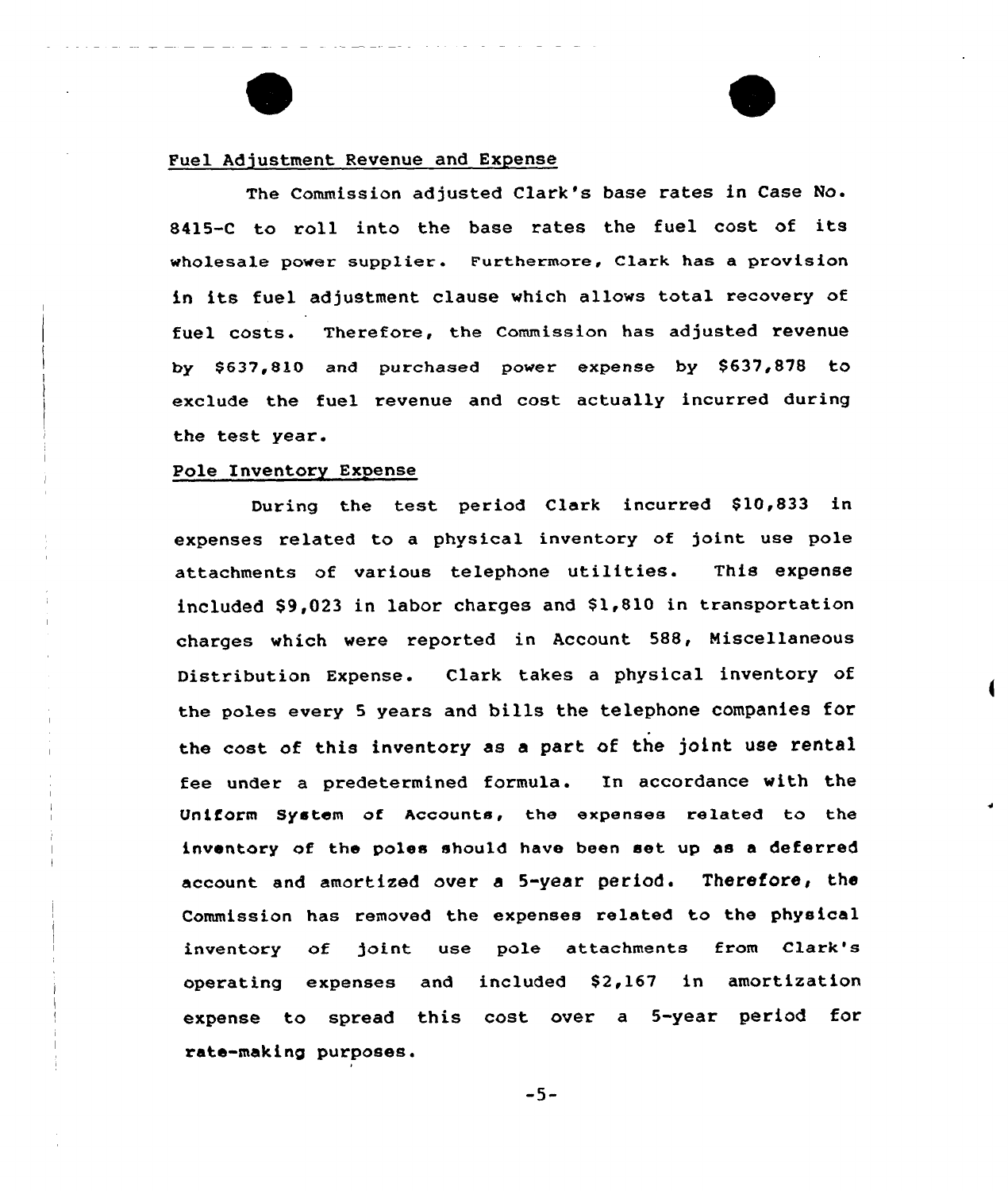# Expenses Related to Case 8415-C

In June, 1982, Clark was granted a flow-through of a wholesale power cost increase (Case No. 8415-C) from EKP, its sole power supplier. The record reflects tht the test period in this case includes a payment of  $$4,264$  for outside services in relation to the flow-through.<sup>1</sup>On December 18. 1981, Clark and each of the 17 other member cooperatives of EKP filed a motion with the Commission to allow a deviation from the Commission's requlations and to allow the member cooperatives to flow thxough to their member/consumers the wholesale electric power cost in Case No. 8400, EKP's last wholesale rate increase. In support of the motion the Applicants referxed to the considerable. cost savings in filing pursuant to a purchased power Adjustment Clause which eliminates the need for outside professional services. On February 3, 1982, the Commission granted the deviation. The Commission also on two separate occasions held meetings with the cooperatives in order to discuss and explain the Purchased Power Adjustment Clause. All of EKP's members except two used the purchased power Adjustment in filing the 1981 flow-through application.

-6-

 $\mathbf{1}$ Clark's response to request for information during public hearing, item 8, page <sup>l</sup> of l.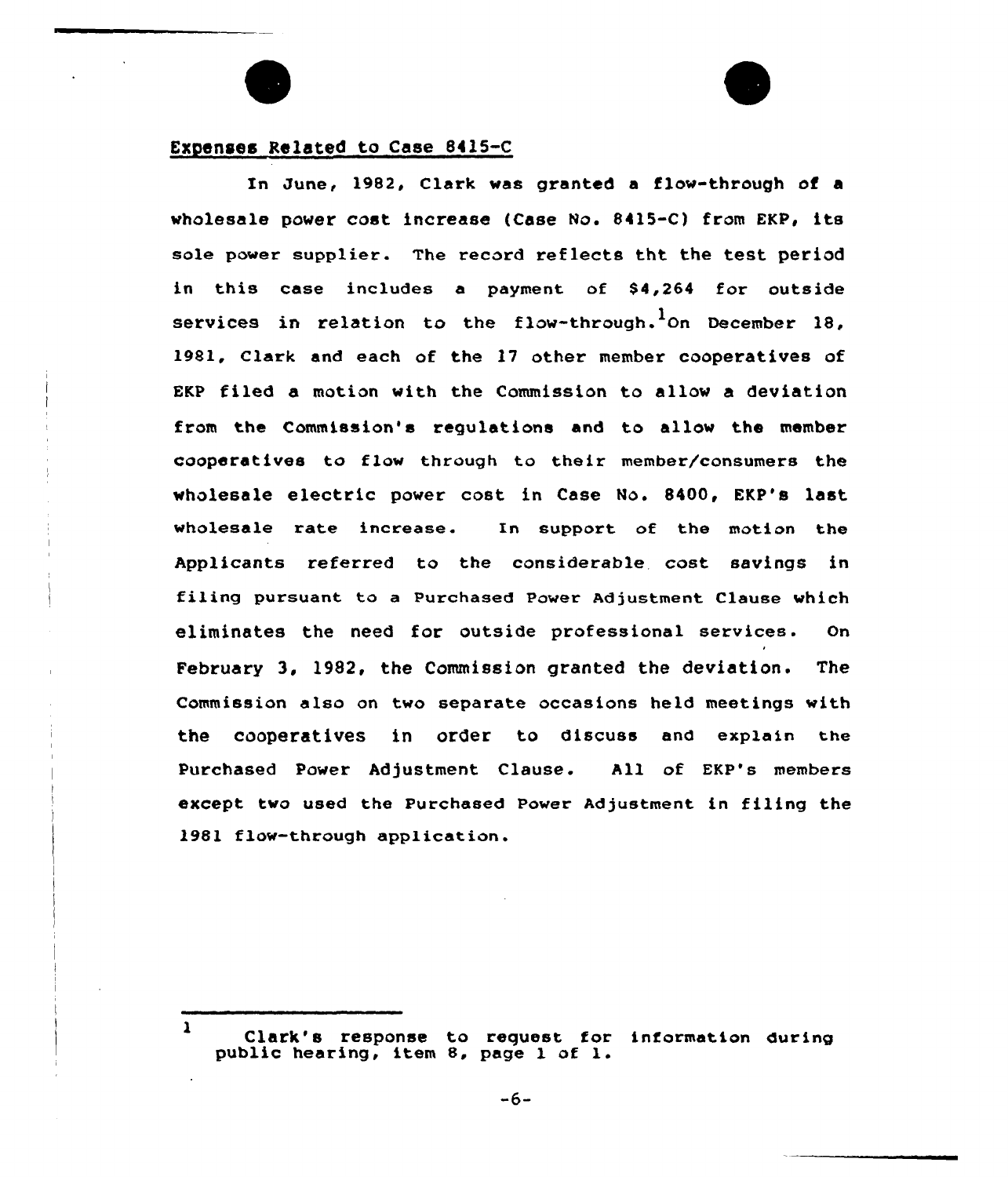It is the Commission's opinion that the professional service expenses incurred by Clark in connection with the flow through were unnecessary and, therefore, should not be included for rate-making purposes in this case. Clark, as one of the applicants requesting the deviation, recognised the potential savings to be attained with the purchased power adjustment clause, yet choose not to use it in filing its flow through case. It is without question the responsibility of Clark's management to avail itself of reasonable cost saving opportunities such as this. Therefore, the Commission has removed the expenses incurred for outside services in relation to the application to flow through EKP's most recent rate request for rate-making purposes herein.

### Director Fees Expense

The directors of Clark have adopted a policy of providing compensation for actual expenses while in attendance at industry association meetings. In addition, Clark provides a per diem allowance of \$75 for each director attending the association meetings. Considering the various other expenses which Clark has reimbursed and the current state of the economy, the Commission is of the opinion that the \$75 per diem allowance is excessive and unreasonable. Therefore, the Commission finds that Clark should discontinue

 $-7-$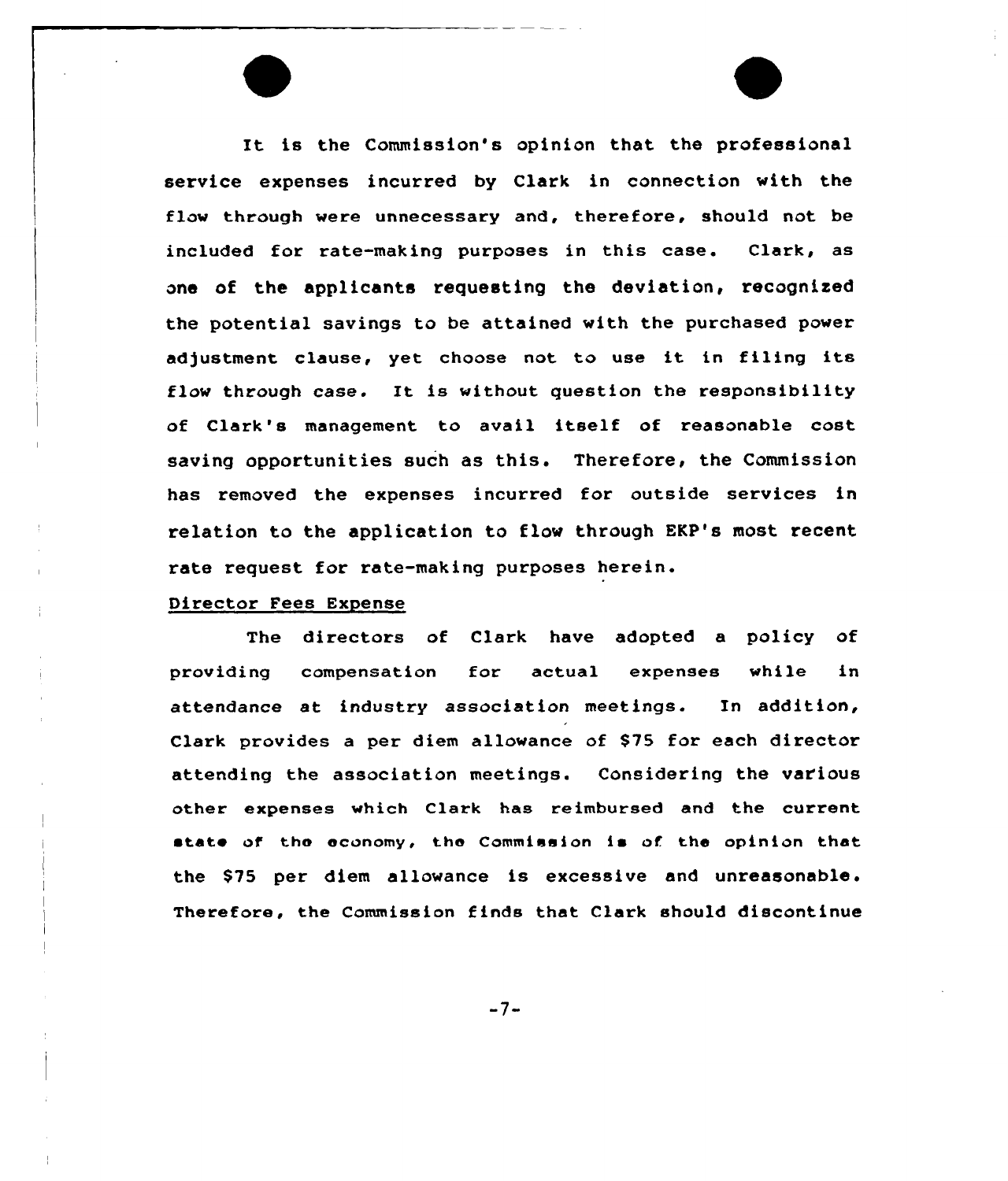



its practice of providing this per diem allowance and has reduced directors fees by \$2,950 to exclude the actual cost of per diem allowances paid to director's during the test year,

# Christmas Bonuses

Clark follows the practice of granting each full- time employee a 8150 Christmas bonus each year. The total cost of Christmas bonuses granted during the test year was  $$8,550.$ While the Commission feels that these bonuses are a nice fringe benefit and good for employee-employer relations, no evidence has been presented that the salaries and benefits paid by Clark are not adequate exclusive of this annual banus. Moreover, the Commission is aware that during these difficult economic times many of Clark's customers do not have employment much less eny hape af receiving a Christmas bonus in any form. In an era of high unemployment and belt tightening by consumers and businesses alike the Commission simply can not justify allowing the customers of Clark to beer the cast af these Christmas bonuses. Therefore, the Commission has excluded this expense for rate-making purposes herein.

#### **Employee Benefits Expense**

Through the Natianal Rural Electric Cooperative Association ("NRECA") Clerk provides life, medical, disability end accident insurance far its employees.

 $-8-$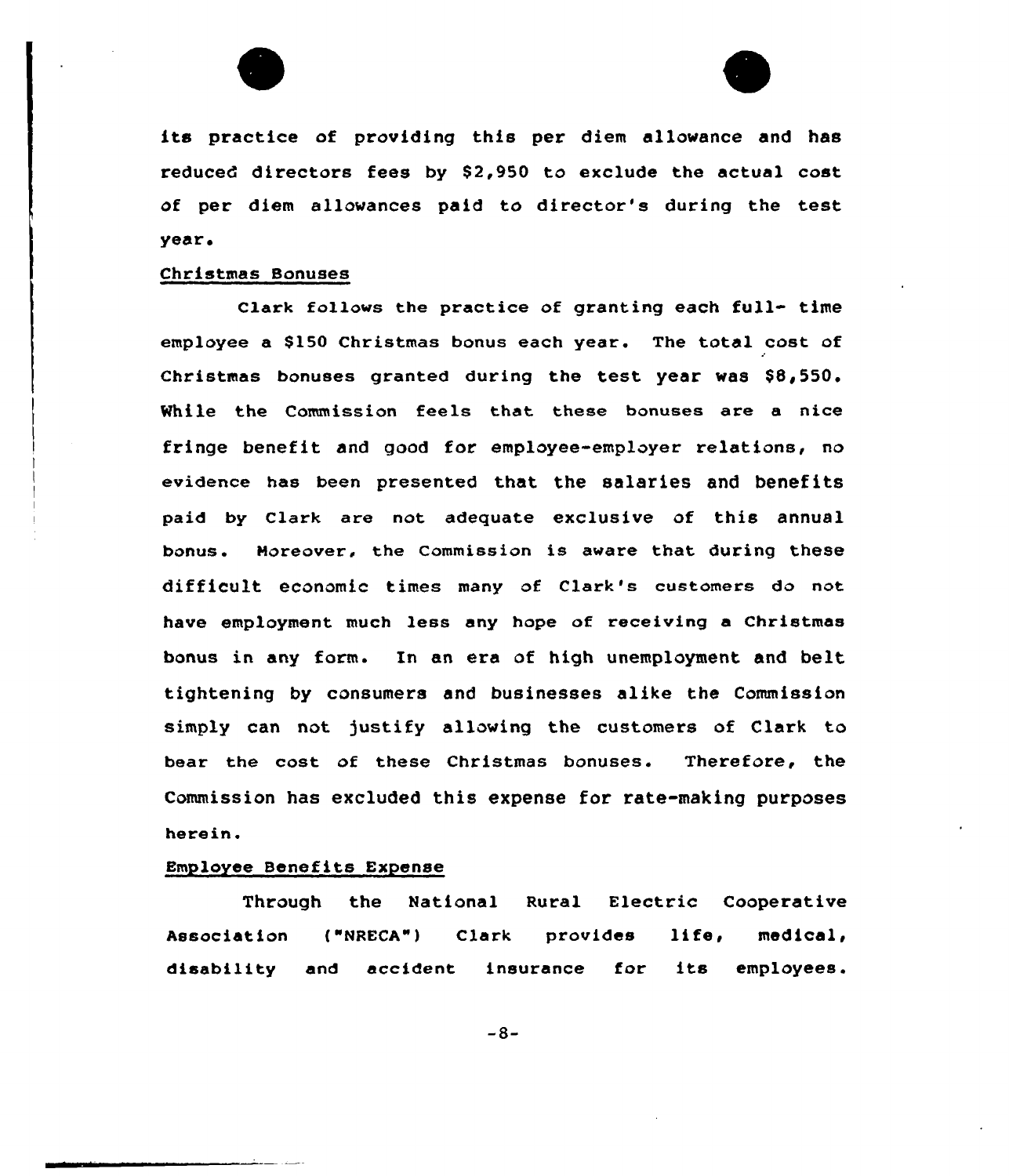



Effective January 1, 1983, NRECA raised its monthly premium to Clark in an amount totaling \$44,425 annually. Of this amount the portion charged to expense totals \$26,004. Therefore, the Commission has increased Clark's operating expenses to reflect this increased cost.

# Payroll Tax Expense

Effective January 1, 1983, the base wages subject to the Federal Insurance Contribution Act Tax of 6.7 percent increased from \$32,400 to \$35,700. In addition the Federal Unemployment Insurance Tax of .7 percent on base wages of \$6,000 in 1982 has been increased to .8 percent on base wages of \$7,000 for 1983. The net effect of these changes is to increase Clark's payroll tax expense by  $$1,872$ . During the test year Clark charged 64.42 percent of payroll taxes to expense while capitalizing the remainder. Therefore, the Commission has increased Clark's operating expenses by 81,206 to reflect the increased payroll tax expense properly charged to expense.

## Depreciation Expense

Clark proposed an adjustment to increase depreciation expense by 820,160 to reflect the annual depreciation expense based on the level of plant in service at the end of the test year. In determining the adjustment, Clark included \$96,722 of plant transferred from CWIP to plant in service after the end of the test period. As noted in the net investment section of this Order the Commission has not accepted this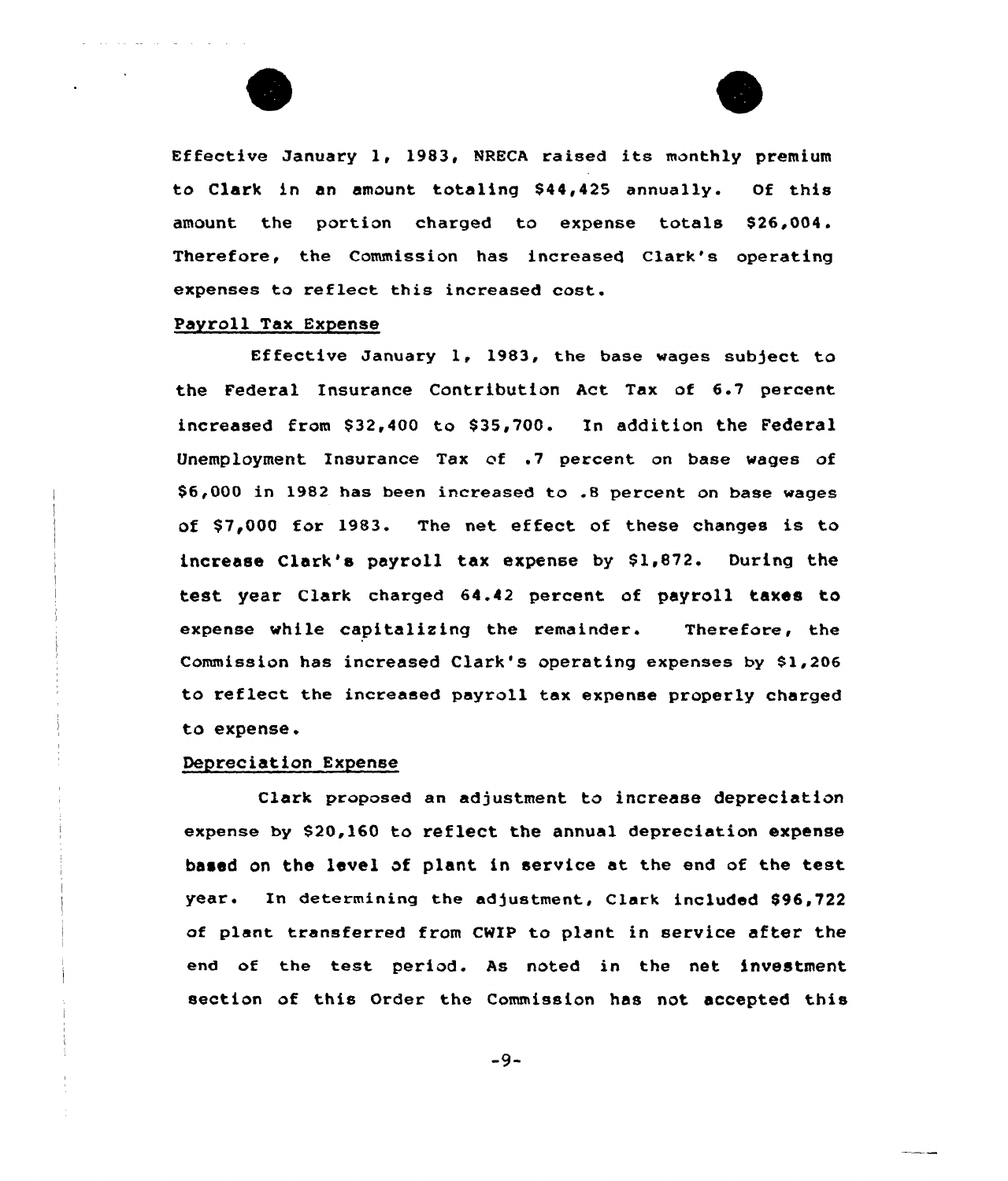

adjustment in determining Clark's rate base and has, therefore, excluded depreciation of \$2,902 associated with this plant in computing Clark's depreciation expense resulting in an adjustment of \$17,258.

# Interest on Long-Term Debt

Clark proposed an adjustment of \$38,561 to annualize interest expense on long-term debt outstanding at the end of the test year as well as loan funds in the amount of \$700,000 drawn down 1 month subsequent to the test year. In accordance with past policy the Commission will allow en adjustment of \$41,590 which is based on annual interest on the balance of long-term debt. outstanding as of January 31, 1983, end the applicable interest rates et that date. This includes the additional interest expense on CFC loan C-08 which increased from 9.25 percent to 13 percent upon renewal on December 31, 1982.

# Property Tax

Clark proposed an adjustment of 86,255 to reflect increased property tax rates. Subsequent to the filing of this case Clark has received its state, county and city tax bills which reflect \$3,565 more tax than estimated by Clark in its adjustment. Therefore, the Commission has increased Clark's adjustment to \$9,820 to reflect the actual property taxes related to the test period.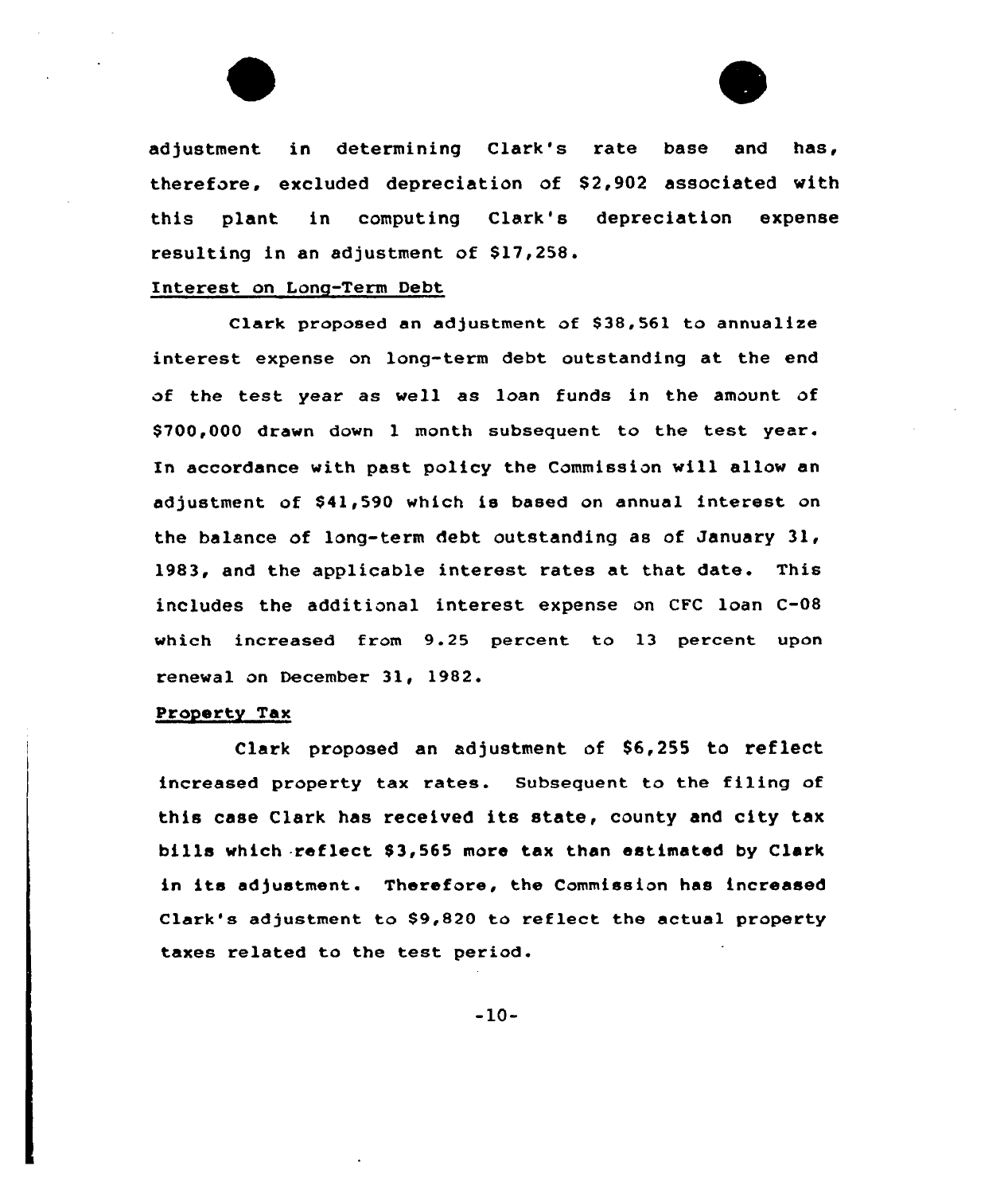

The effect of the revised pro forma adjustments on net income is as follows:

|                                          | Actual<br>Test Year | Pro Forma<br>Adjustments | Adjusted<br>Test Year |
|------------------------------------------|---------------------|--------------------------|-----------------------|
| Operating Revenues                       | \$9,309,798         | \$430,664                | \$9,740,462           |
| Operating Expenses                       | 8,600,598           | 543,784                  | 9,144,382             |
| Operating Income                         | $$-709,200$         | \$(113, 120)             | $5 - 596,080$         |
| Interest on Long-Term<br><b>Debt</b>     | 578,327             | 41,590                   | 619,917               |
| Other Income and<br>$(Deductions) - Net$ | 174,423             | (61, 293)                | 113,130               |
| Net Income                               | 305, 296<br>s       | \$(216,003)              | 89,293                |

# REVENUE REQUIRENENTS

The actual rate of return on Clark's net investment rate base established herein for the test year was 5.01 percent. After taking into consideration the pro forma adjustments Clark would realise a rate of return of 4.21 percent. The Commission is of the opinion that the adjusted rate of return is inadequate and a more reasonable rate of return would be 8.56 percent. 1n order to achieve this rate of return Clark should be allowed to increase its annual revenue by \$615,946 which would result in a Times Interest Earned Ratio("TIER") of 2.14, the TIER requested by Clark. This additional revenue will produce net income of \$705,239 which should be sufficient to meet the requirements in Clark's mortgages securing its long-term debt.

-11-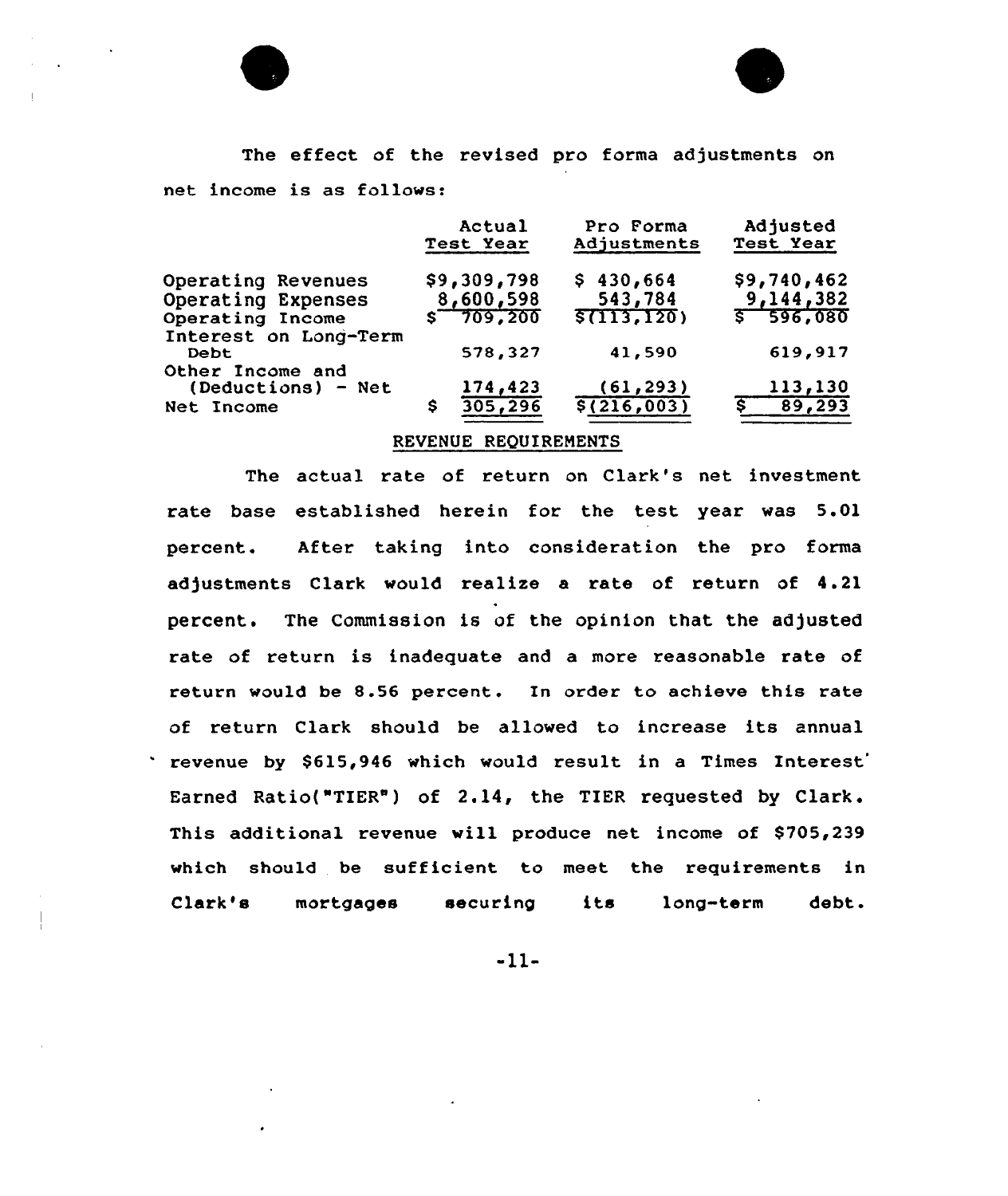## RATE DESIGN AND REVENUE ALLOCATIQN

clark proposed to allocate a smaller percentage increase in xevenue to the residential rate class with approximately equal percentage increases to all other rate classes. Clark's witness, Nr. Bradley, testified that the proposed method of revenue allocation to the rate classes was based upon the request of EKP for an increase in its wholesale demand rate which meant that rates should be increased in non-residential rate classes where kw demand is greater. However, Nr. Bradley could not say why it is believed that kw demand is greater in non-residential rate classes. The Commission is of the opinion that approximately equal percentage increases in residential and non-residential rate classes is reasonable as a method of allocating the increase in revenue granted herein.

Clark proposed to change its existing rate design in Schedules <sup>R</sup> and <sup>E</sup> by reducing the number of rate block steps in both classes. Under the proposed rate design in these classes, Clark proposed allocating the revenue increase to the specific charges with less of an increase at the higher usage levels and much larger percentage increases in the minimum bills. The purpose of this method of revenue allocation within these rate classes was to provide for a

-12-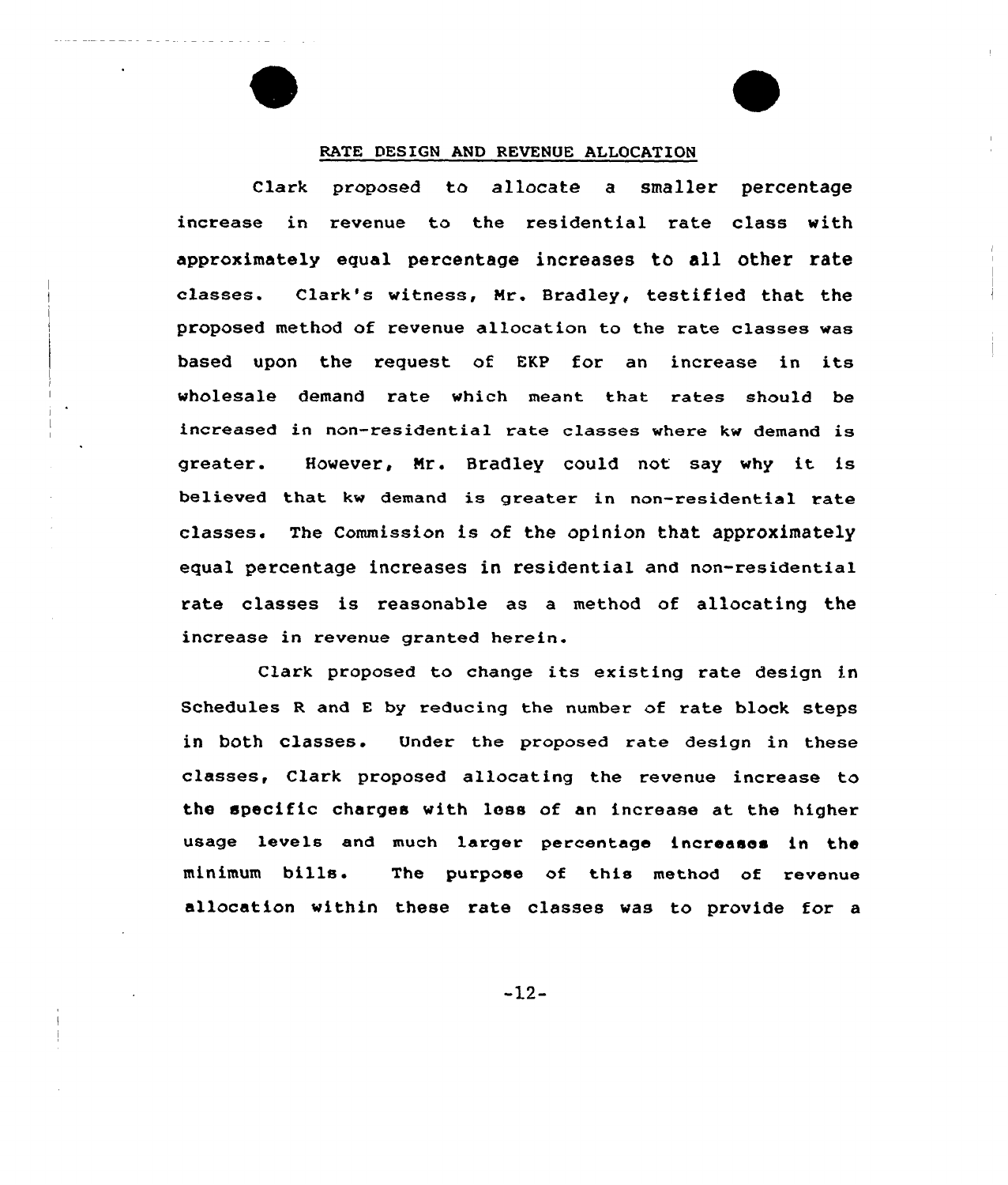



cost recovery of increased wholesale demand charges Clark expects to experience from its power supplier and to provide an incentive for the continued use of e1ectric heat. The Commission is of the opinion that the changes in rate design proposed by Clark are reasonable and should be accepted and that the increase in revenue to Schedules <sup>R</sup> and <sup>E</sup> should be allocated to the charges within these classes to reduce the variances in the percentage increases at the minimum bills and the higher usage levels.

#### SUNNARY

The Commission, after consideration of the evidence of record, finds that:

(1) The rates in Appendix <sup>A</sup> are the fair, just and reasonable rates for Clark and will provide net income sufficient to meet the requirements in Clark's mortgages securing its long-term debt.

(2) The rates and charges proposed by Clark differ from those found reasonable herein and should be denied upon application of KRS 278.030.

ET IS THEREFORE ORDERED that the rates in Appendix <sup>A</sup> be and they hereby are approved for service rendered on and after April 1, 1983.

IT IS FURTHER ORDERED that the rates proposed by Clark be and they hereby are denied.

IT IS FURTHER ORDERED that Clark shall file with this Commission within 30 days from the date of this Order its revised tariff sheets setting out the rates approved herein.

 $-13-$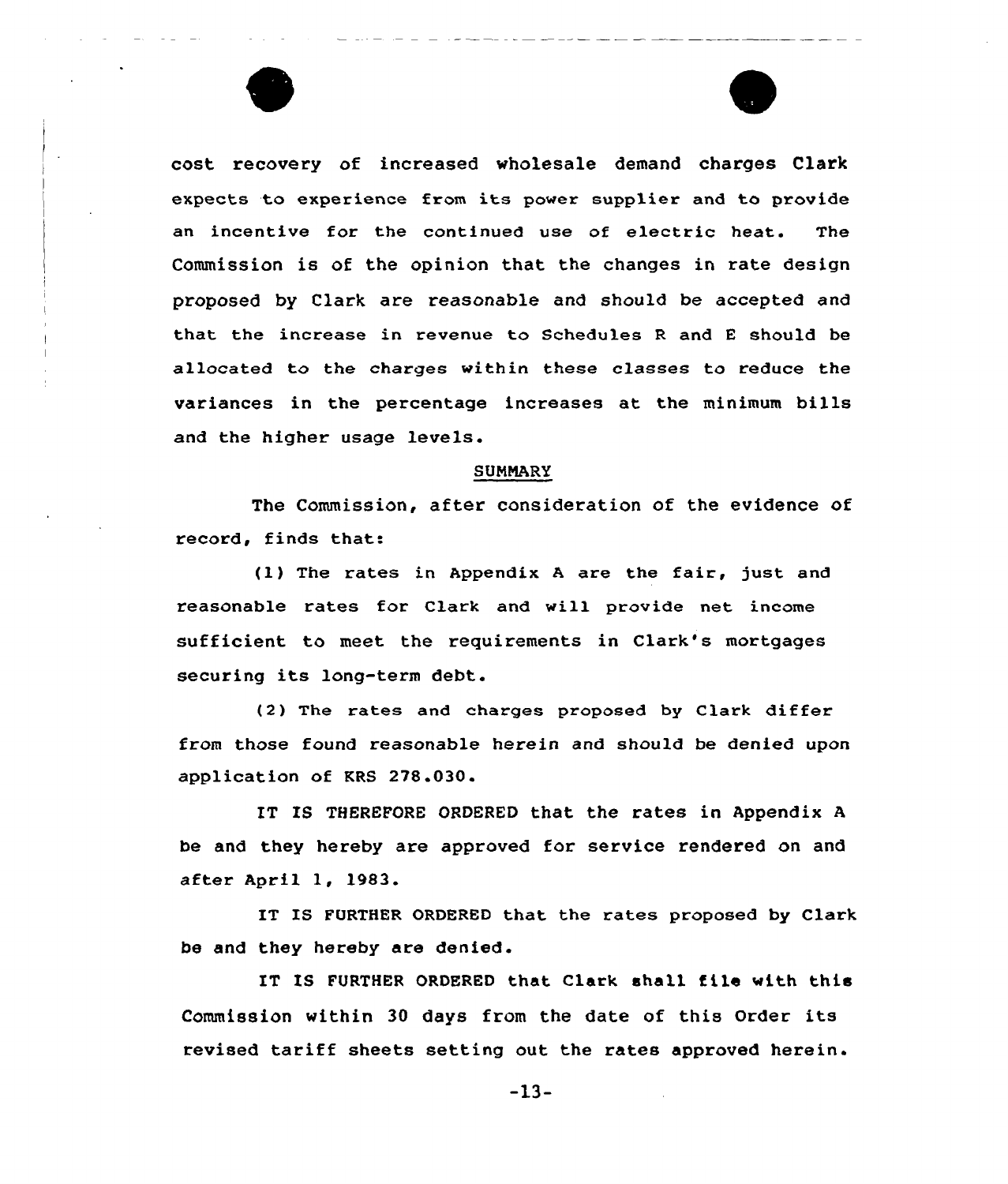



Done at Frankfort, Kentucky, this 1st day of April, 1983. PUBLIC SERVICE COMNISSION

Vige Chairman

Commissioner

ATTEST:

Secretary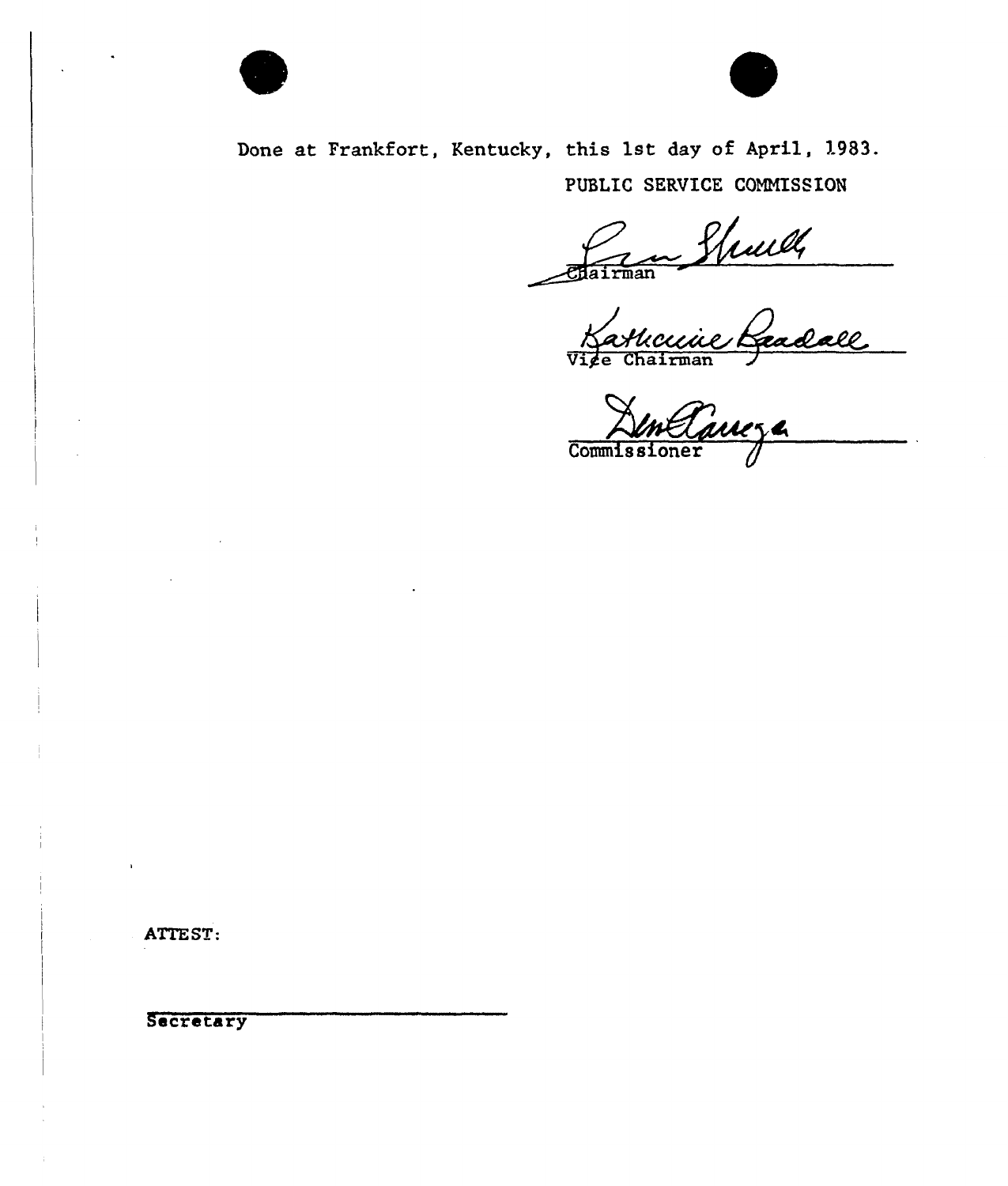# APPENDIX

# APPENDIX TO AN ORDER TO THE KENTUCKY PUBLIC SERVICE COMMISSION IN CASE NO. 8575 DATED APRIL 1, 1983

The following rates and charges are prescribed for the customers in the area served by Clark County Rural Electric Cooperative Corporation. All other rates and charges not specifically mentioned herein shall remain the same as those in effect under authority of this Commission prior to the date of this Order.

SCHEDULE R

FARM AND HOME SERVICE\*

#### Ratesz

| First       |  | 25 KWH (Minimum Bill) | \$4.80 per month |  |
|-------------|--|-----------------------|------------------|--|
| Next        |  | 575 KWH per KWH       | .06681           |  |
| <b>Over</b> |  | 600 KWH per KWH       | .05270           |  |

# Ninimum Charges

The minimum monthly charge shall be \$4.80.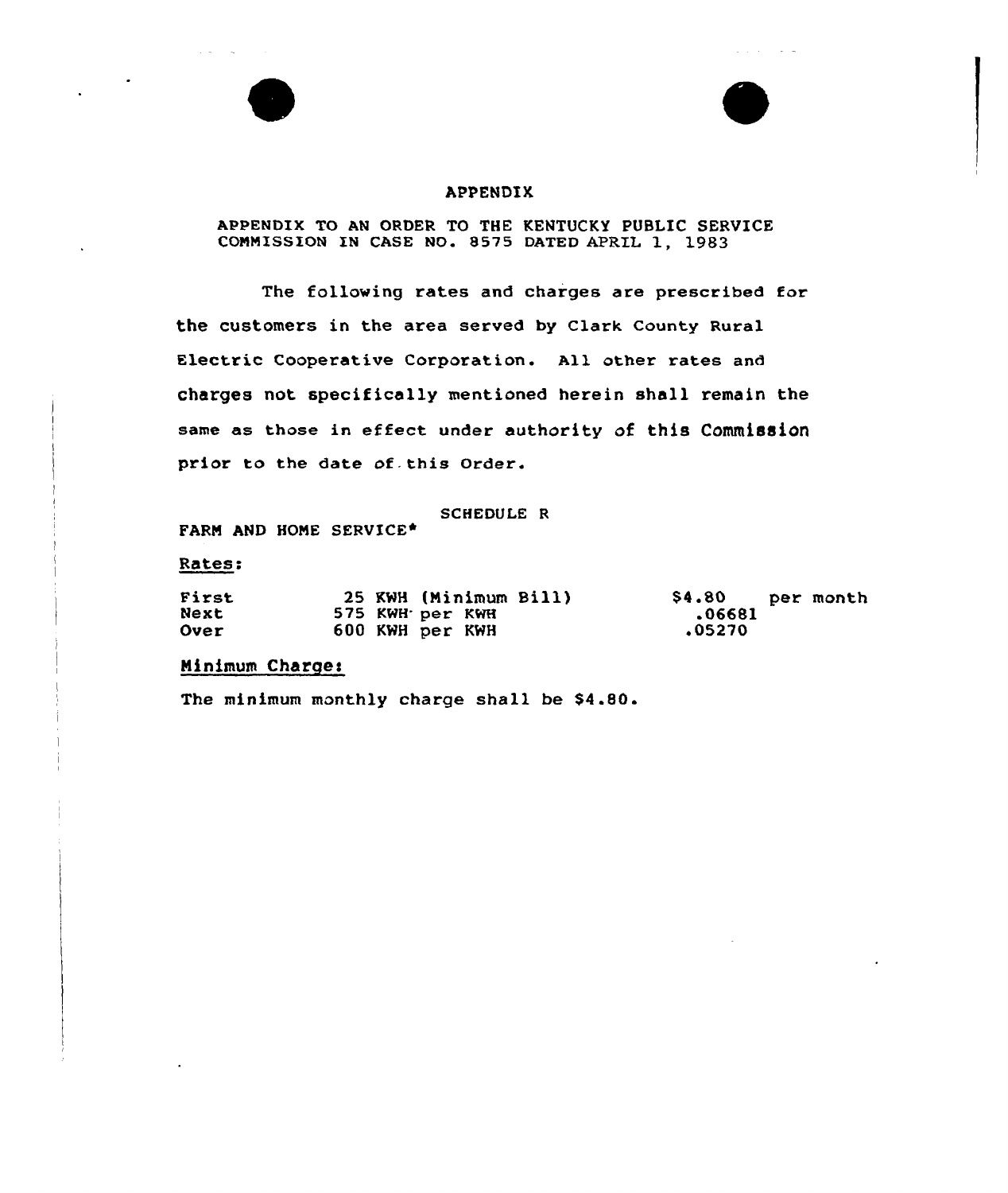



### SCHEDULE A & B COMERCIAL AND INDUSTRIAL LIGHTING AND POWER SERVICE\*

#### Rates:

#### Demand Charge

|  |  | First 10 KW of Billing Demand<br>Over 10 KW of Billing Demand |  | No Charge | \$4.00 Per KW |  |
|--|--|---------------------------------------------------------------|--|-----------|---------------|--|
|  |  |                                                               |  |           |               |  |

| <b>Energy Charge</b> |  |                        | LessThan<br>10 KW Demand | $M$ $\overline{M}$ $\overline{C}$ $\overline{C}$ $\overline{D}$ $\overline{C}$ $\overline{D}$ $\overline{C}$ $\overline{D}$ $\overline{C}$ $\overline{D}$ $\overline{C}$ $\overline{D}$ $\overline{C}$ $\overline{D}$ $\overline{C}$ $\overline{D}$ $\overline{C}$ $\overline{D}$ $\overline{C}$ $\overline{D}$ $\overline{C}$ $\overline{D}$ $\overline{C}$ $\overline{D}$<br>10 KW Demand |
|----------------------|--|------------------------|--------------------------|---------------------------------------------------------------------------------------------------------------------------------------------------------------------------------------------------------------------------------------------------------------------------------------------------------------------------------------------------------------------------------------------|
| First                |  | 80 KWH (Min. Bill)     | \$10.40                  | \$10.20                                                                                                                                                                                                                                                                                                                                                                                     |
|                      |  | Next 20 KWH per KWH    | .12747                   | .12496                                                                                                                                                                                                                                                                                                                                                                                      |
|                      |  | Next 900 KWH per KWH   | .07215                   | .07155                                                                                                                                                                                                                                                                                                                                                                                      |
|                      |  | Next 1,000 KWH per KWh | .06481                   | .06445                                                                                                                                                                                                                                                                                                                                                                                      |
|                      |  | Over 2,000 KWH per KWH | .05768                   | .05755                                                                                                                                                                                                                                                                                                                                                                                      |

### Ninimum Nonthly Charges

The minimum monthly charge shall be \$10.40 single-phase service and \$30.60 for three-phase service.

### Ninimum Annual Charge for Seasonal service:

Consumers requiring service only during certain seasons of the year shall be billed under the above schedule plus 25 percent and the minimum monthly charge shall not apply. There shall be a minimum facilities insalled to serve the consumer, but in no case, less than \$124.80 per year for single-phase service and \$ 367.20 per year for three-phase service nor less than \$ 50.52 per kilowatt of maximum demand established during the year.

### SCHEDULE E SERVICE TO SCHOOLS, CHURCHES, AND CONNUNITY HALLS\*

#### RATES:

| First | 25 KWH (Minimum Bill) | \$4.85 per month |
|-------|-----------------------|------------------|
| Next  | 975 KWH per KWH       | $.07665$ per KWH |
| Over  | 1.000 KWH per KWH     | $.05847$ per KWH |

# Ninimum Charge:

The minimum monthly charge shall be \$4,85.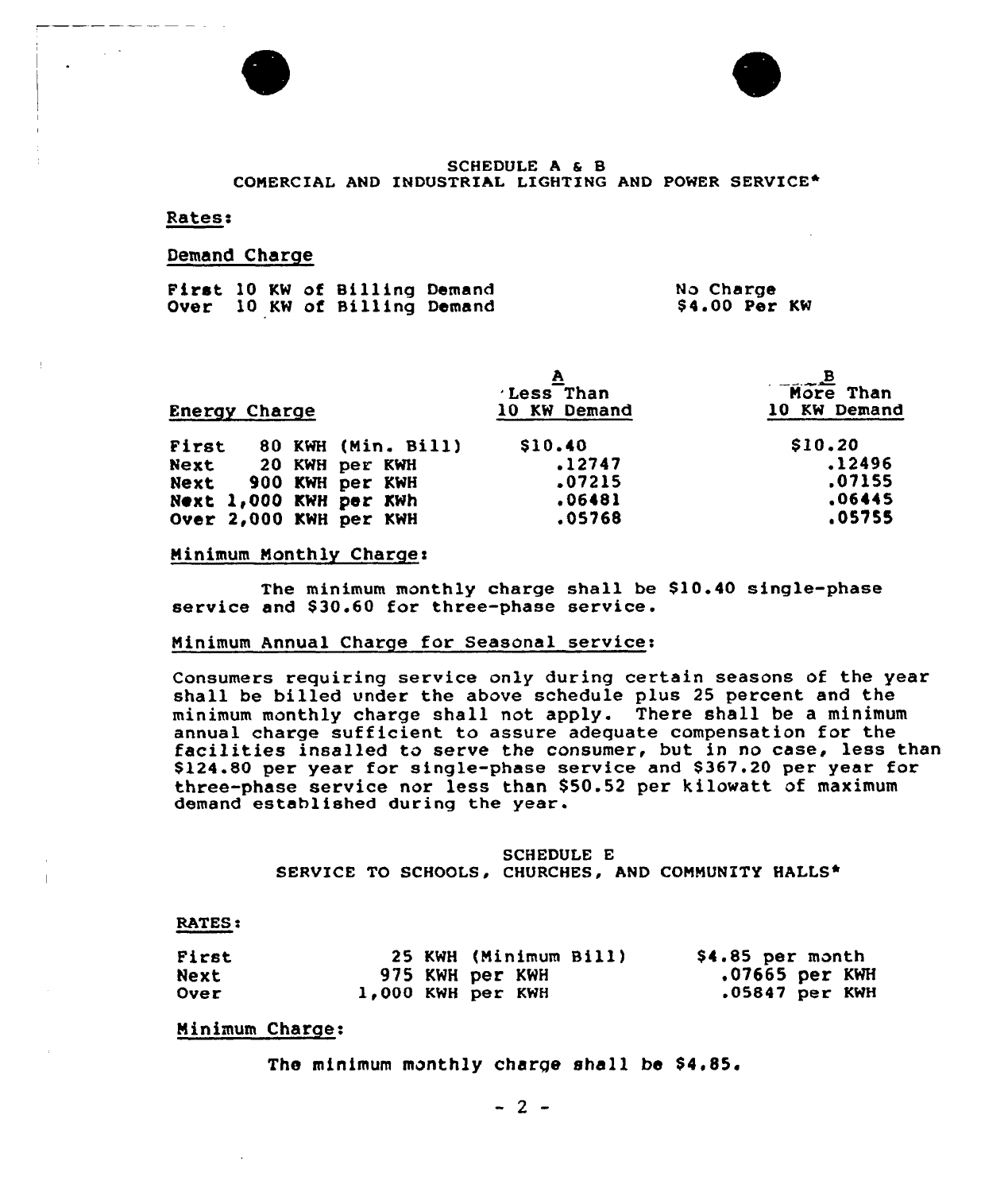### SCHEDULE SL-3 STREET LIGHTING SERVICE\*

# Base Rate Per Lamp Per Year:

and southern account and significant con-

| Lamp Size              | Bare Lamp<br>With Reflector | Luminaire<br>With Bracket Attachment<br>to Wooden Pole |
|------------------------|-----------------------------|--------------------------------------------------------|
| 100 Watt-Incandescent  | \$37.68                     | s                                                      |
| 150 Watt-Incandescent  | 44.40                       |                                                        |
| 200 Watt-Incandescent  | 52.08                       | 57.00                                                  |
| 300 Watt-Incandescent  |                             | 73.44                                                  |
| 175 Watt-Mercury Vapor |                             | 54.72                                                  |
| 400 Watt-Mercury Vapor |                             | 111.00                                                 |

# SCHEDULE L LARGE POWER SERVICE\*

### Rates:

 $\mathbf{L}^{\text{max}}$ 

# Demand Charge

| First 50 KW or less of Billing Demand<br>Over 50 KW of Billing Demand | \$200.00<br>4.00 /KW |  |
|-----------------------------------------------------------------------|----------------------|--|
| <b>Energy Charge</b>                                                  |                      |  |
| First 50 KWH of Billing Demand                                        | $.06047$ Per KWH     |  |
| 100 KWH of Billing Demand<br>Next                                     | $.04826$ Per KWH     |  |
| All Remaining KWH of Billing Demand                                   | $.04201$ Per KWH     |  |

# Minimum Monthly Charge:

The minimum monthly charge shall be the highest one of the followin charges as determined for the consumer in question:

- 1. The minimum monthly charge specified in the contract for service.
- 2. The demand charge.
- 3. A charge of \$200.00.